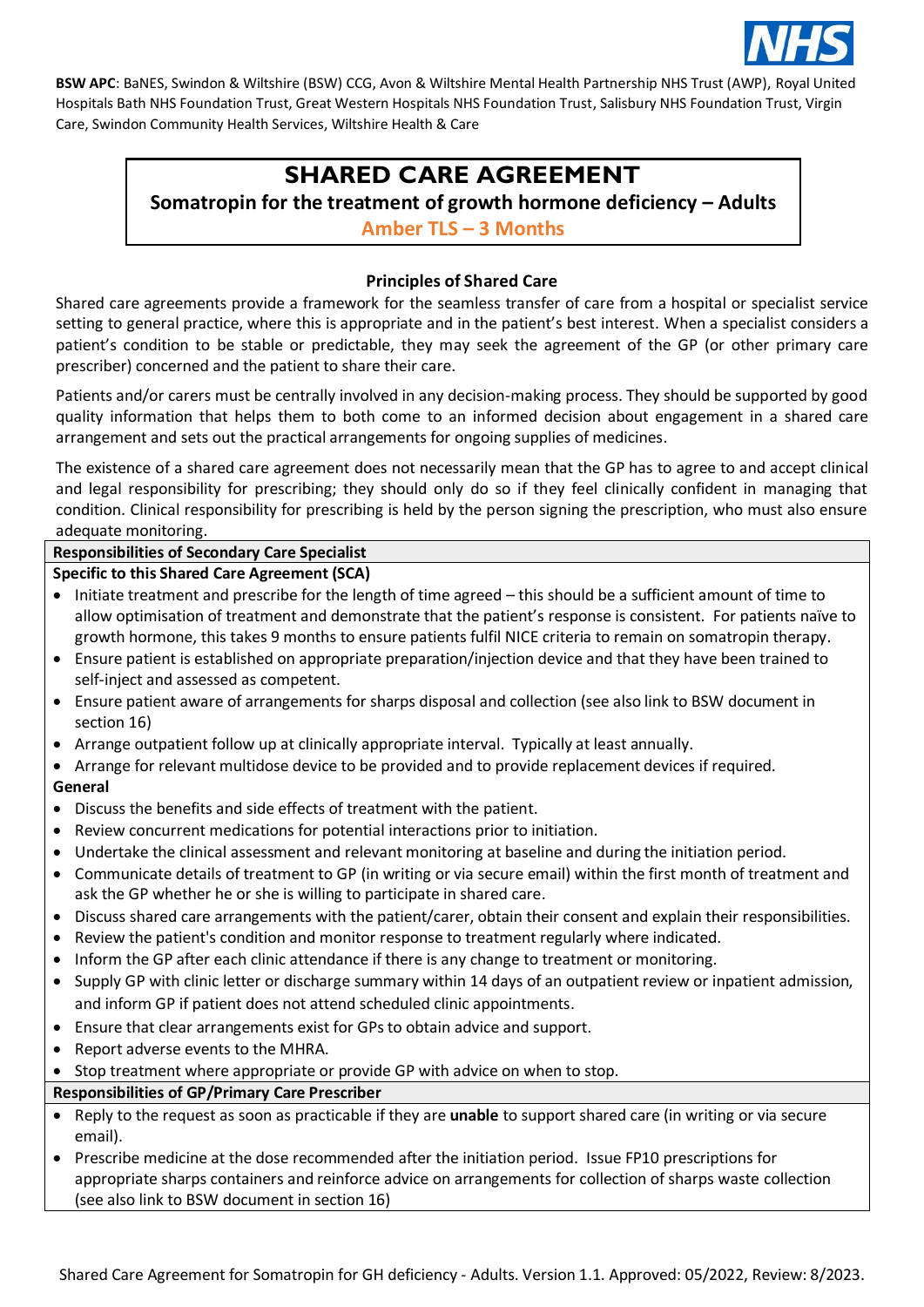

- Undertake ongoing clinical assessment and relevant monitoring following initiation period. In practice all routine monitoring will be undertaken by specialist at annual review.
- Review any new concurrent medications for potential interactions.
- Refer promptly to specialist when any loss of clinical efficacy is suspected (e.g. worsening of disease-related symptoms, new symptoms suggestive of disease recurrence or progression) or intolerance to therapy occurs.
- Report to and seek advice from the specialist on any aspect of patient care that is of concern and may affect treatment.
- Report adverse events to the specialist and MHRA.
- Stop treatment on the advice of the specialist.

#### **Responsibilities of Patient/Carer**

- Report to the specialist or GP if he or she does not have a clear understanding of the treatment.
- Share any concerns in relation to treatment with medicine.
- Report any adverse effects to the specialist or GP whilst taking the medicine.
- Attend appointments for clinical review and monitoring.

|                                                                                                                | Attend appointments for emilear review and monitoring.                                                                                                                                                                                                                                                                                                                                                                                                                                                                                                                                                                                                                                                                                                                                                                                           |
|----------------------------------------------------------------------------------------------------------------|--------------------------------------------------------------------------------------------------------------------------------------------------------------------------------------------------------------------------------------------------------------------------------------------------------------------------------------------------------------------------------------------------------------------------------------------------------------------------------------------------------------------------------------------------------------------------------------------------------------------------------------------------------------------------------------------------------------------------------------------------------------------------------------------------------------------------------------------------|
| 1. Summary of<br>condition and<br>treatment aims<br>Include links to relevant clinical<br>guidelines e.g. NICE | Growth hormone (GH) is produced by the anterior pituitary gland. It has a role in the<br>regulation of protein, lipid and carbohydrate metabolism, as well as in increasing<br>growth in children. Its secretion is intermittent and occurs predominantly during deep<br>sleep. Secretion reaches maximal levels during adolescence, and then declines with age<br>by approximately 14% per decade.                                                                                                                                                                                                                                                                                                                                                                                                                                              |
|                                                                                                                | Adult GH deficiency may be of adult onset or childhood onset, and may occur as<br>isolated GH deficiency or as part of multiple pituitary hormone deficiency. In adult<br>onset, GH deficiency is commonly due to pituitary tumours or their treatment, and to<br>cranial irradiation. Childhood-onset GH deficiency is often idiopathic, and may continue<br>into adulthood. Also, iatrogenic GH deficiency may occur in childhood or adulthood in<br>survivors of childhood malignancy, as a result of previous cranial irradiation and/or<br>chemotherapy. The prevalence of adult-onset GH deficiency is approximately 1 in<br>10,000 of the adult UK population. If adults with childhood-onset GH deficiency are also<br>considered, the prevalence may be as high approximately 12,600 adults with GH<br>deficiency in England and Wales. |
|                                                                                                                | GH deficiency in adults may be associated with the following adverse features to a<br>variable degree in any individual: reduced quality of life (QoL) especially reduced energy<br>levels; altered body composition (reduced lean mass and increased fat mass, especially<br>in the trunk); osteopenia/osteoporosis (reduced bone mineral density); dry skin<br>(reduced sweating); reduced muscle strength and exercise capacity; lipid abnormalities<br>(especially elevated LDL cholesterol); insulin resistance; increased levels of fibrinogen<br>and plasminogen activator inhibitor; reduced extracellular fluid volume; increased<br>thickness of the intima media of blood vessels; and impaired cardiac function.                                                                                                                     |
|                                                                                                                | Several tests are available for the diagnosis of GH deficiency. The Insulin Tolerance Test<br>(ITT) is regarded as the 'gold standard' test for adults. A general definition of severe GH<br>deficiency in adults is a peak concentration of less than 9 mU/litre (3 nanogram/ml) in<br>response to insulin-induced hypoglycaemia. When the ITT is contraindicated other tests<br>such as GH-releasing hormone-arginine test or glucagon stimulation test can be is in<br>used.                                                                                                                                                                                                                                                                                                                                                                  |
|                                                                                                                | The clinical management of GH deficiency in adults is centred on replacement therapy<br>with biosynthetic human GH (somatropin).                                                                                                                                                                                                                                                                                                                                                                                                                                                                                                                                                                                                                                                                                                                 |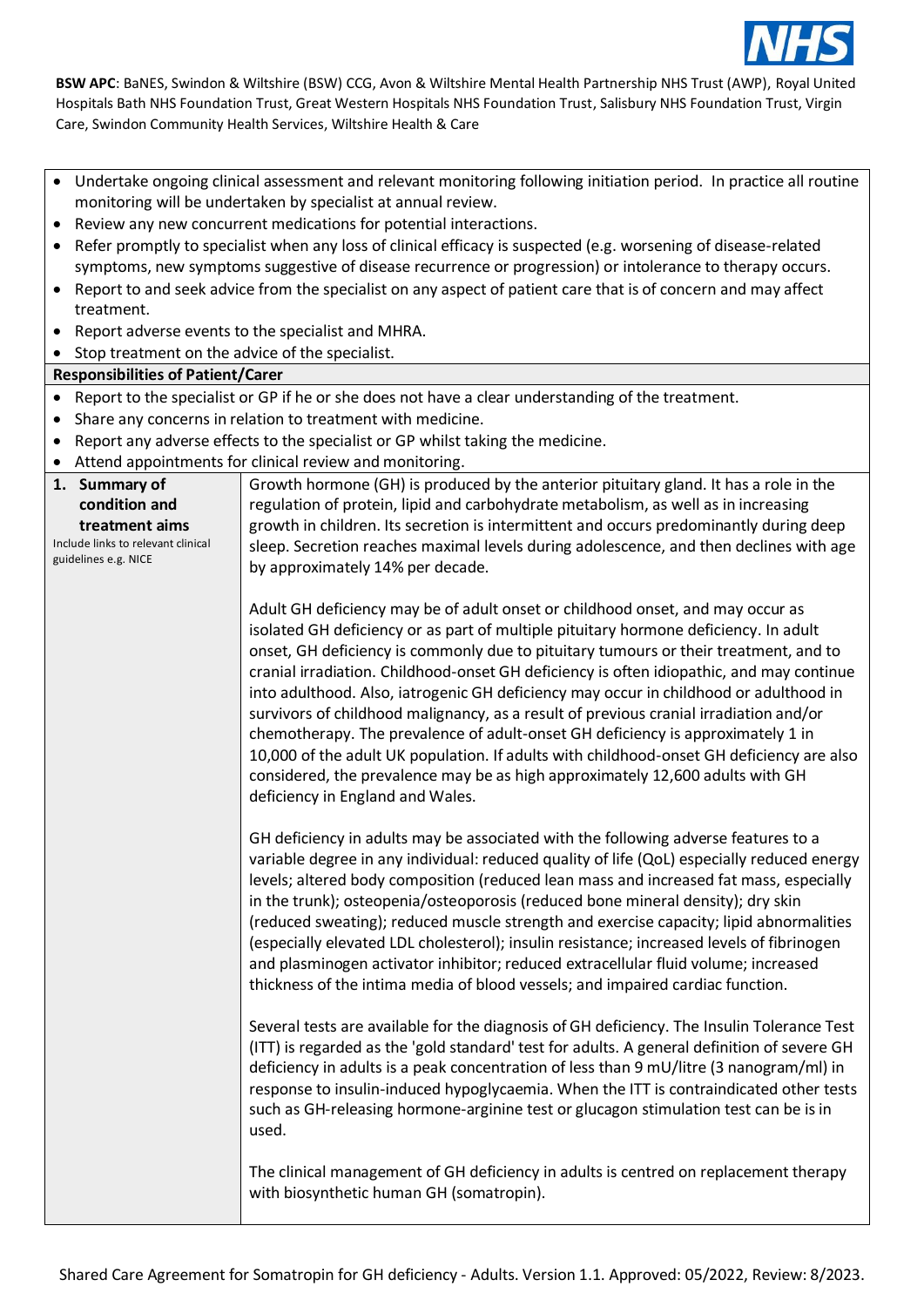

|                                                                                                                                                                                                                                                             | See also NICE TA64 Human growth hormone (somatropin) in adults with growth                                                                                                                                                                                                                                                                                                                                                                                                                                                                                                                                                                                                                                                                                                                                                                                                                                                                                                                                                                                                                                                                                                                                                                                                                                                                                                                                                                                                                                                                                                                                                                                                                                                                                                                                                                                                                                                                                                                                                                                                                                                                                                                                                                                                                      |
|-------------------------------------------------------------------------------------------------------------------------------------------------------------------------------------------------------------------------------------------------------------|-------------------------------------------------------------------------------------------------------------------------------------------------------------------------------------------------------------------------------------------------------------------------------------------------------------------------------------------------------------------------------------------------------------------------------------------------------------------------------------------------------------------------------------------------------------------------------------------------------------------------------------------------------------------------------------------------------------------------------------------------------------------------------------------------------------------------------------------------------------------------------------------------------------------------------------------------------------------------------------------------------------------------------------------------------------------------------------------------------------------------------------------------------------------------------------------------------------------------------------------------------------------------------------------------------------------------------------------------------------------------------------------------------------------------------------------------------------------------------------------------------------------------------------------------------------------------------------------------------------------------------------------------------------------------------------------------------------------------------------------------------------------------------------------------------------------------------------------------------------------------------------------------------------------------------------------------------------------------------------------------------------------------------------------------------------------------------------------------------------------------------------------------------------------------------------------------------------------------------------------------------------------------------------------------|
|                                                                                                                                                                                                                                                             |                                                                                                                                                                                                                                                                                                                                                                                                                                                                                                                                                                                                                                                                                                                                                                                                                                                                                                                                                                                                                                                                                                                                                                                                                                                                                                                                                                                                                                                                                                                                                                                                                                                                                                                                                                                                                                                                                                                                                                                                                                                                                                                                                                                                                                                                                                 |
| 2. Details of medicine<br>and indication<br>Please state whether licensed or<br>unlicensed (off-label) use. Note<br>that shared care is generally<br>unsuitable for off-label prescribing<br>unless it is a widely recognised use<br>(e.g. included in BNF) | hormone deficiency, via www.nice.org.uk/guidance/ta64, for additional information.<br>Somatropin is a potent metabolic hormone of importance for the metabolism of lipids,<br>carbohydrates and proteins. In children with inadequate endogenous GH, somatropin<br>stimulates linear growth and increases growth rate. In adults, as well as in children,<br>somatropin maintains a normal body composition by increasing nitrogen retention and<br>stimulation of skeletal muscle growth, and by mobilization of body fat. Visceral adipose<br>tissue is particularly responsive to somatropin. In addition to enhanced lipolysis,<br>somatropin decreases the uptake of triglycerides into body fat stores. Serum<br>concentrations of IGF-I, and IGFBP3 (Insulin-like Growth Factor Binding Protein 3) are<br>increased by somatropin. In addition, the following actions have been demonstrated:<br>Lipid metabolism: Somatropin induces hepatic LDL cholesterol receptors, and affects<br>the profile of serum lipids and lipoproteins. In general, administration of somatropin<br>to GH deficient patients results in reductions in serum LDL and apolipoprotein B. A<br>reduction in serum total cholesterol may also be observed.<br>Carbohydrate metabolism: Somatropin increases insulin but fasting blood glucose is<br>commonly unchanged. Children with hypopituitarism may experience fasting<br>hypoglycemia. This condition is reversed by somatropin.<br>Water and mineral metabolism: GH deficiency is associated with decreased plasma<br>and extracellular volumes. Both are rapidly increased after treatment with<br>somatropin. Somatropin induces retention of sodium, potassium and phosphorus.<br>Bone metabolism: Somatropin stimulates the turnover of skeletal bone. Long-term<br>administration of somatropin to growth hormone deficient patients with osteopenia<br>results in an increase in bone mineral content and density at weight-bearing sites.<br>Physical capacity: Muscle strength and physical exercise capacity are improved after<br>long-term treatment with somatropin. Somatropin also increases cardiac output, but<br>the mechanism has yet to be clarified. A decrease in peripheral vascular resistance<br>may contribute to this effect. |
|                                                                                                                                                                                                                                                             | There are six brands of somatropin available in the UK for the treatment of adults<br>each with a number of presentations.                                                                                                                                                                                                                                                                                                                                                                                                                                                                                                                                                                                                                                                                                                                                                                                                                                                                                                                                                                                                                                                                                                                                                                                                                                                                                                                                                                                                                                                                                                                                                                                                                                                                                                                                                                                                                                                                                                                                                                                                                                                                                                                                                                      |
|                                                                                                                                                                                                                                                             | Genotropin <sup>®</sup> (Pfizer)<br>0.2mg, 0.4mg, 0.6mg, 0.8mg, 1mg, 1.2mg, 1.4mg, 1.6mg, 1.8mg & 2mg MiniQuick<br>5.3mg & 12mg powder and solvent (for use in prefilled GoQuick multidose device)<br>5.3mg & 12mg powder and solvent (for use in Genotropin Pen multidose device)                                                                                                                                                                                                                                                                                                                                                                                                                                                                                                                                                                                                                                                                                                                                                                                                                                                                                                                                                                                                                                                                                                                                                                                                                                                                                                                                                                                                                                                                                                                                                                                                                                                                                                                                                                                                                                                                                                                                                                                                              |
|                                                                                                                                                                                                                                                             | Humatrope® (Eli Lilly)<br>6mg, 12mg & 24mg powder and solvent (for use in compatible CE marked pen<br>injection systems)                                                                                                                                                                                                                                                                                                                                                                                                                                                                                                                                                                                                                                                                                                                                                                                                                                                                                                                                                                                                                                                                                                                                                                                                                                                                                                                                                                                                                                                                                                                                                                                                                                                                                                                                                                                                                                                                                                                                                                                                                                                                                                                                                                        |
|                                                                                                                                                                                                                                                             | Norditropin® (Novo Nordisk)<br>5mg/1.5ml, 10mg/1.5ml & 15mg/1.5ml FlexPro multidose prefilled device)<br>5mg/1.5ml, 10mg/1.5ml & 15mg/1.5ml NordiFlex multidose prefilled device)                                                                                                                                                                                                                                                                                                                                                                                                                                                                                                                                                                                                                                                                                                                                                                                                                                                                                                                                                                                                                                                                                                                                                                                                                                                                                                                                                                                                                                                                                                                                                                                                                                                                                                                                                                                                                                                                                                                                                                                                                                                                                                               |
|                                                                                                                                                                                                                                                             | NutropinAq® (Ipsen)<br>10mg/2ml (for use in NutropinAqPen)                                                                                                                                                                                                                                                                                                                                                                                                                                                                                                                                                                                                                                                                                                                                                                                                                                                                                                                                                                                                                                                                                                                                                                                                                                                                                                                                                                                                                                                                                                                                                                                                                                                                                                                                                                                                                                                                                                                                                                                                                                                                                                                                                                                                                                      |
|                                                                                                                                                                                                                                                             | Omnitrope <sup>®</sup> (Sandoz)                                                                                                                                                                                                                                                                                                                                                                                                                                                                                                                                                                                                                                                                                                                                                                                                                                                                                                                                                                                                                                                                                                                                                                                                                                                                                                                                                                                                                                                                                                                                                                                                                                                                                                                                                                                                                                                                                                                                                                                                                                                                                                                                                                                                                                                                 |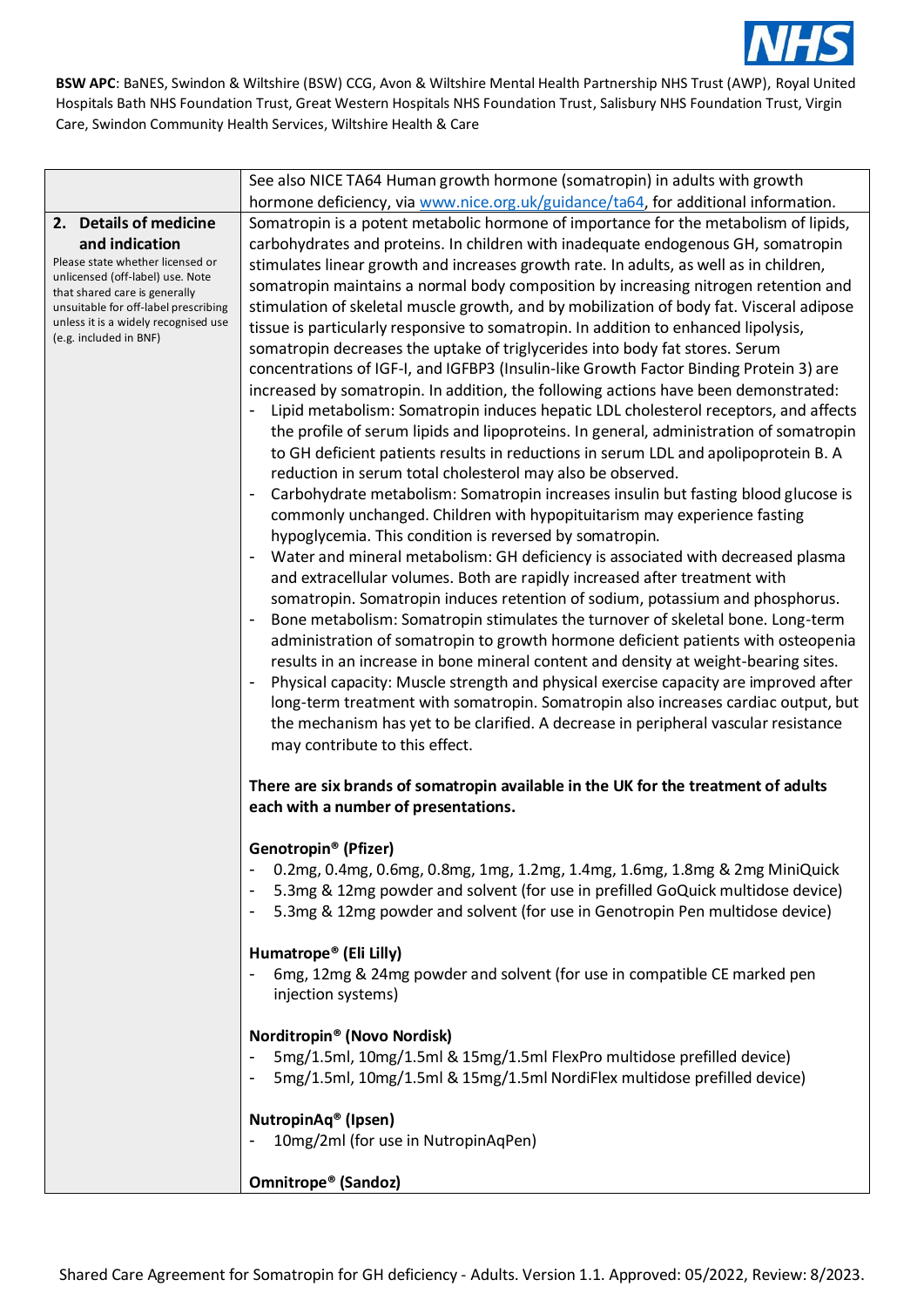

|                                                                       | 5mg/1.5ml, 10mg/1.5ml & 15mg/1.5ml Surepal cartridges (for use in SurePal<br>multidose devices) Note different strengths are intended for specific SurePal devices<br>(5, 10 & 15) and not interchangeable<br>Saizen <sup>®</sup> (Merck)<br>6mg/1.03ml, 12mg/1.5ml & 20mg in 2.5ml solution for injection cartridges (for use<br>in EasyPod device. EasyPod uses SeroFine needles which cannot be substituted.<br>Merck funds ongoing supplies of these via the homecare provider. The initiating<br>Specialist/Trust will register patients for homecare. When transferring the drug<br>element for Shared Care, the homecare account is changed to a 'stores only'<br>account. The patient can contact the homecare provider directly for ancillaries<br>(needles/batteries) which are posted via courier and charged to Merck.)<br>GH generally require refrigerated transport and storage $(2-8^{\circ}C)$ . Check individual SPC<br>Storage requirements may be relevant if there is a change in patient requirements, i.e.<br>during periods of travel. In these circumstances, the hospital specialist can be contacted<br>for advice regarding a change in growth hormone preparation that can be administered<br>without need to re-titrate dose or make additional monitoring arrangements.<br>Choice of product is in part dependent on patient preference/ability to use devices<br>available. The most cost effective option should be offered first. |                        |  |
|-----------------------------------------------------------------------|---------------------------------------------------------------------------------------------------------------------------------------------------------------------------------------------------------------------------------------------------------------------------------------------------------------------------------------------------------------------------------------------------------------------------------------------------------------------------------------------------------------------------------------------------------------------------------------------------------------------------------------------------------------------------------------------------------------------------------------------------------------------------------------------------------------------------------------------------------------------------------------------------------------------------------------------------------------------------------------------------------------------------------------------------------------------------------------------------------------------------------------------------------------------------------------------------------------------------------------------------------------------------------------------------------------------------------------------------------------------------------------------------------------------------------------------------------------------|------------------------|--|
| 3. Pharmaceutical                                                     | Route of administration:                                                                                                                                                                                                                                                                                                                                                                                                                                                                                                                                                                                                                                                                                                                                                                                                                                                                                                                                                                                                                                                                                                                                                                                                                                                                                                                                                                                                                                            | Subcutaneous injection |  |
| aspects                                                               | Formulation:                                                                                                                                                                                                                                                                                                                                                                                                                                                                                                                                                                                                                                                                                                                                                                                                                                                                                                                                                                                                                                                                                                                                                                                                                                                                                                                                                                                                                                                        | See above              |  |
|                                                                       | Administration details:                                                                                                                                                                                                                                                                                                                                                                                                                                                                                                                                                                                                                                                                                                                                                                                                                                                                                                                                                                                                                                                                                                                                                                                                                                                                                                                                                                                                                                             | Subcutaneous injection |  |
|                                                                       | Other important information:                                                                                                                                                                                                                                                                                                                                                                                                                                                                                                                                                                                                                                                                                                                                                                                                                                                                                                                                                                                                                                                                                                                                                                                                                                                                                                                                                                                                                                        | N/A                    |  |
| 4. Usual dose and                                                     |                                                                                                                                                                                                                                                                                                                                                                                                                                                                                                                                                                                                                                                                                                                                                                                                                                                                                                                                                                                                                                                                                                                                                                                                                                                                                                                                                                                                                                                                     |                        |  |
|                                                                       | Dose titrated and device/preparation established before patient referred for on-going                                                                                                                                                                                                                                                                                                                                                                                                                                                                                                                                                                                                                                                                                                                                                                                                                                                                                                                                                                                                                                                                                                                                                                                                                                                                                                                                                                               |                        |  |
| frequency (including                                                  | support via Shared Care Agreement.                                                                                                                                                                                                                                                                                                                                                                                                                                                                                                                                                                                                                                                                                                                                                                                                                                                                                                                                                                                                                                                                                                                                                                                                                                                                                                                                                                                                                                  |                        |  |
| details of dose                                                       |                                                                                                                                                                                                                                                                                                                                                                                                                                                                                                                                                                                                                                                                                                                                                                                                                                                                                                                                                                                                                                                                                                                                                                                                                                                                                                                                                                                                                                                                     |                        |  |
| adjustments, e.g. in                                                  | Administration is once daily by subcutaneous injection in the evening to mimic normal                                                                                                                                                                                                                                                                                                                                                                                                                                                                                                                                                                                                                                                                                                                                                                                                                                                                                                                                                                                                                                                                                                                                                                                                                                                                                                                                                                               |                        |  |
| renal impairment) and                                                 | hormone release patterns.                                                                                                                                                                                                                                                                                                                                                                                                                                                                                                                                                                                                                                                                                                                                                                                                                                                                                                                                                                                                                                                                                                                                                                                                                                                                                                                                                                                                                                           |                        |  |
| duration of therapy<br>Transfer of monitoring and                     |                                                                                                                                                                                                                                                                                                                                                                                                                                                                                                                                                                                                                                                                                                                                                                                                                                                                                                                                                                                                                                                                                                                                                                                                                                                                                                                                                                                                                                                                     |                        |  |
| prescribing to Primary care is                                        | See individual SPC for dosing advice. Typically;                                                                                                                                                                                                                                                                                                                                                                                                                                                                                                                                                                                                                                                                                                                                                                                                                                                                                                                                                                                                                                                                                                                                                                                                                                                                                                                                                                                                                    |                        |  |
| normally after the patient is on                                      | Adults continuing after childhood Growth Hormone Deficiency (GHD) $0.2 - 0.5$ mg                                                                                                                                                                                                                                                                                                                                                                                                                                                                                                                                                                                                                                                                                                                                                                                                                                                                                                                                                                                                                                                                                                                                                                                                                                                                                                                                                                                    |                        |  |
| regular dose and with satisfactory<br>investigation results.          | (200 - 500 micrograms) per day                                                                                                                                                                                                                                                                                                                                                                                                                                                                                                                                                                                                                                                                                                                                                                                                                                                                                                                                                                                                                                                                                                                                                                                                                                                                                                                                                                                                                                      |                        |  |
| All dose or formulation                                               | In adults with adult-onset Growth Hormone Deficiency (GHD) 0.15 - 0.4 mg (150 -<br>٠                                                                                                                                                                                                                                                                                                                                                                                                                                                                                                                                                                                                                                                                                                                                                                                                                                                                                                                                                                                                                                                                                                                                                                                                                                                                                                                                                                                |                        |  |
| adjustments will be the                                               | 400 micrograms) per day                                                                                                                                                                                                                                                                                                                                                                                                                                                                                                                                                                                                                                                                                                                                                                                                                                                                                                                                                                                                                                                                                                                                                                                                                                                                                                                                                                                                                                             |                        |  |
| responsibility of the initiating<br>specialist unless directions have | In adults over 60 years of age $0.1 - 0.2$ mg (100 - 200 micrograms) per day                                                                                                                                                                                                                                                                                                                                                                                                                                                                                                                                                                                                                                                                                                                                                                                                                                                                                                                                                                                                                                                                                                                                                                                                                                                                                                                                                                                        |                        |  |
| been discussed and agreed with                                        |                                                                                                                                                                                                                                                                                                                                                                                                                                                                                                                                                                                                                                                                                                                                                                                                                                                                                                                                                                                                                                                                                                                                                                                                                                                                                                                                                                                                                                                                     |                        |  |
| the primary care clinician.<br>The duration of treatment will be      | All doses are titrated against serum blood levels of insulin like growth factor-1 (IGF-1).                                                                                                                                                                                                                                                                                                                                                                                                                                                                                                                                                                                                                                                                                                                                                                                                                                                                                                                                                                                                                                                                                                                                                                                                                                                                                                                                                                          |                        |  |
| determined by the specialist,                                         | IGF-1 levels decrease with age and there are age related reference ranges specific to the                                                                                                                                                                                                                                                                                                                                                                                                                                                                                                                                                                                                                                                                                                                                                                                                                                                                                                                                                                                                                                                                                                                                                                                                                                                                                                                                                                           |                        |  |
| based on clinical response and                                        | assay used. Therefore as patients age, their somatropin dose requirements may                                                                                                                                                                                                                                                                                                                                                                                                                                                                                                                                                                                                                                                                                                                                                                                                                                                                                                                                                                                                                                                                                                                                                                                                                                                                                                                                                                                       |                        |  |
| tolerability.<br>Termination of treatment will be                     | decrease. This will be monitored and adjusted by their specialist.                                                                                                                                                                                                                                                                                                                                                                                                                                                                                                                                                                                                                                                                                                                                                                                                                                                                                                                                                                                                                                                                                                                                                                                                                                                                                                                                                                                                  |                        |  |
| the responsibility of the specialist.                                 |                                                                                                                                                                                                                                                                                                                                                                                                                                                                                                                                                                                                                                                                                                                                                                                                                                                                                                                                                                                                                                                                                                                                                                                                                                                                                                                                                                                                                                                                     |                        |  |
|                                                                       |                                                                                                                                                                                                                                                                                                                                                                                                                                                                                                                                                                                                                                                                                                                                                                                                                                                                                                                                                                                                                                                                                                                                                                                                                                                                                                                                                                                                                                                                     |                        |  |
|                                                                       |                                                                                                                                                                                                                                                                                                                                                                                                                                                                                                                                                                                                                                                                                                                                                                                                                                                                                                                                                                                                                                                                                                                                                                                                                                                                                                                                                                                                                                                                     |                        |  |
|                                                                       |                                                                                                                                                                                                                                                                                                                                                                                                                                                                                                                                                                                                                                                                                                                                                                                                                                                                                                                                                                                                                                                                                                                                                                                                                                                                                                                                                                                                                                                                     |                        |  |
|                                                                       |                                                                                                                                                                                                                                                                                                                                                                                                                                                                                                                                                                                                                                                                                                                                                                                                                                                                                                                                                                                                                                                                                                                                                                                                                                                                                                                                                                                                                                                                     |                        |  |
|                                                                       |                                                                                                                                                                                                                                                                                                                                                                                                                                                                                                                                                                                                                                                                                                                                                                                                                                                                                                                                                                                                                                                                                                                                                                                                                                                                                                                                                                                                                                                                     |                        |  |
|                                                                       |                                                                                                                                                                                                                                                                                                                                                                                                                                                                                                                                                                                                                                                                                                                                                                                                                                                                                                                                                                                                                                                                                                                                                                                                                                                                                                                                                                                                                                                                     |                        |  |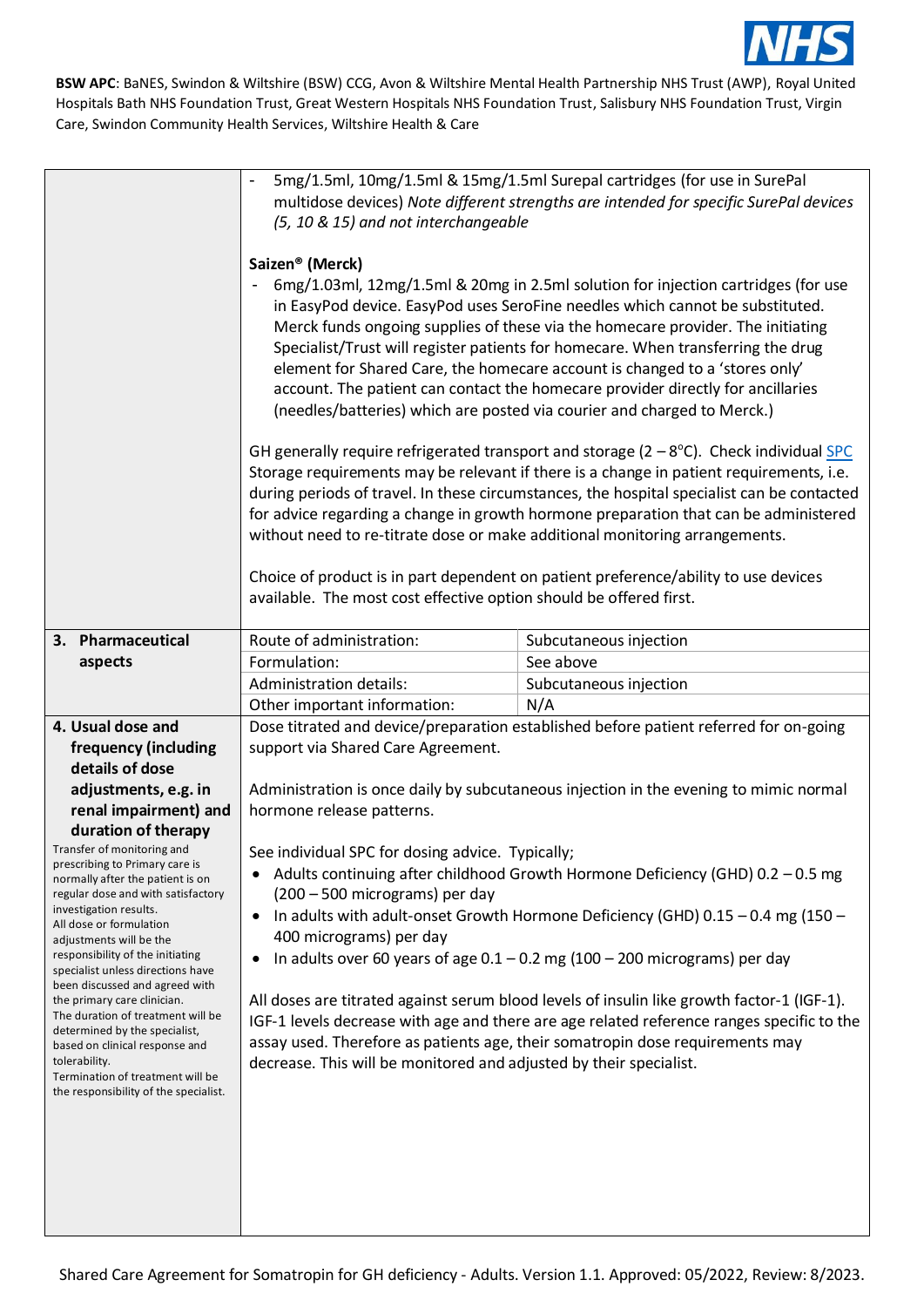

|    | 5. Baseline                                                      | <b>Baseline investigations and monitoring</b>                                                                                                                                                                                                                                                                                                                                                                                                                                                                                                                                                                                                          |                 |              |                  |              |
|----|------------------------------------------------------------------|--------------------------------------------------------------------------------------------------------------------------------------------------------------------------------------------------------------------------------------------------------------------------------------------------------------------------------------------------------------------------------------------------------------------------------------------------------------------------------------------------------------------------------------------------------------------------------------------------------------------------------------------------------|-----------------|--------------|------------------|--------------|
|    | investigations, initial<br>monitoring and<br>annual surveillance | • See summary table below. Summary relates to monitoring within secondary care.<br>As per section 6 no routine monitoring required within primary care.                                                                                                                                                                                                                                                                                                                                                                                                                                                                                                |                 |              |                  |              |
|    | to be undertaken by                                              |                                                                                                                                                                                                                                                                                                                                                                                                                                                                                                                                                                                                                                                        | <b>Baseline</b> | 3-6 months   | 9 months         | Annual       |
|    | specialist                                                       | Height, weight & body mass index                                                                                                                                                                                                                                                                                                                                                                                                                                                                                                                                                                                                                       | $\checkmark$    | ✓            | ✓                | ✓            |
|    |                                                                  | Waist / hip ratio                                                                                                                                                                                                                                                                                                                                                                                                                                                                                                                                                                                                                                      | $\checkmark$    | ✓            | $\checkmark$     | $\checkmark$ |
|    |                                                                  | Body composition                                                                                                                                                                                                                                                                                                                                                                                                                                                                                                                                                                                                                                       | $\checkmark$    | $\checkmark$ | $\checkmark$     | $\checkmark$ |
|    |                                                                  | <b>Blood Pressure</b>                                                                                                                                                                                                                                                                                                                                                                                                                                                                                                                                                                                                                                  | $\checkmark$    | ✓            | $\checkmark$     | ✓            |
|    |                                                                  | Lipid Profile                                                                                                                                                                                                                                                                                                                                                                                                                                                                                                                                                                                                                                          | $\checkmark$    | ✓            | ✓                | $\checkmark$ |
|    |                                                                  | HbA1c and random blood glucose                                                                                                                                                                                                                                                                                                                                                                                                                                                                                                                                                                                                                         | $\checkmark$    | $\checkmark$ | $\checkmark$     | $\checkmark$ |
|    |                                                                  | IGF1                                                                                                                                                                                                                                                                                                                                                                                                                                                                                                                                                                                                                                                   | $\checkmark$    | See note*    |                  | ✓            |
|    |                                                                  | TSH and FT4                                                                                                                                                                                                                                                                                                                                                                                                                                                                                                                                                                                                                                            | $\checkmark$    | $\checkmark$ | $\checkmark$     | $\checkmark$ |
|    |                                                                  | Quality of life questionnaire (QoL                                                                                                                                                                                                                                                                                                                                                                                                                                                                                                                                                                                                                     |                 |              |                  |              |
|    |                                                                  | AGHDA)                                                                                                                                                                                                                                                                                                                                                                                                                                                                                                                                                                                                                                                 | $\checkmark$    |              | $\checkmark$     |              |
|    |                                                                  | * IGF1 assessed at regular intervals during 9 month assessment period and until                                                                                                                                                                                                                                                                                                                                                                                                                                                                                                                                                                        |                 |              |                  |              |
|    |                                                                  | optimum maintenance dose is reached and with the aim to titrate dose within first 3                                                                                                                                                                                                                                                                                                                                                                                                                                                                                                                                                                    |                 |              |                  |              |
|    |                                                                  | months of treatment.                                                                                                                                                                                                                                                                                                                                                                                                                                                                                                                                                                                                                                   |                 |              |                  |              |
| 6. | <b>Ongoing monitoring</b>                                        | Monitoring                                                                                                                                                                                                                                                                                                                                                                                                                                                                                                                                                                                                                                             |                 |              | <b>Frequency</b> |              |
|    | requirements to be                                               | Nil routine.<br>$\bullet$                                                                                                                                                                                                                                                                                                                                                                                                                                                                                                                                                                                                                              | $\bullet$ N/A   |              |                  |              |
|    | undertaken by                                                    |                                                                                                                                                                                                                                                                                                                                                                                                                                                                                                                                                                                                                                                        |                 |              |                  |              |
|    | primary care                                                     |                                                                                                                                                                                                                                                                                                                                                                                                                                                                                                                                                                                                                                                        |                 |              |                  |              |
|    |                                                                  |                                                                                                                                                                                                                                                                                                                                                                                                                                                                                                                                                                                                                                                        |                 |              |                  |              |
|    | 7. Action(s) to be taken                                         | N/A as no routine monitoring within primary care.<br>$\bullet$                                                                                                                                                                                                                                                                                                                                                                                                                                                                                                                                                                                         |                 |              |                  |              |
|    | by primary care if                                               | Contact relevant endocrinology service (section 13) if any suspected adverse<br>$\bullet$                                                                                                                                                                                                                                                                                                                                                                                                                                                                                                                                                              |                 |              |                  |              |
|    | abnormal result(s)                                               | reactions relating to treatment or any associated clinical concerns.                                                                                                                                                                                                                                                                                                                                                                                                                                                                                                                                                                                   |                 |              |                  |              |
|    |                                                                  |                                                                                                                                                                                                                                                                                                                                                                                                                                                                                                                                                                                                                                                        |                 |              |                  |              |
|    | 8. Cautions and                                                  | See https://bnf.nice.org.uk/drug/somatropin.html                                                                                                                                                                                                                                                                                                                                                                                                                                                                                                                                                                                                       |                 |              |                  |              |
|    | contraindications                                                |                                                                                                                                                                                                                                                                                                                                                                                                                                                                                                                                                                                                                                                        |                 |              |                  |              |
|    | Please note this does not replace                                | <b>Cautions</b>                                                                                                                                                                                                                                                                                                                                                                                                                                                                                                                                                                                                                                        |                 |              |                  |              |
|    | the Summary of Product<br>Characteristics (SPC) and should be    | Diabetes mellitus (adjustment of antidiabetic therapy may be necessary);                                                                                                                                                                                                                                                                                                                                                                                                                                                                                                                                                                               |                 |              |                  |              |
|    | read in conjunction with it.                                     | • Disorders of the epiphysis of the hip (monitor for limping);                                                                                                                                                                                                                                                                                                                                                                                                                                                                                                                                                                                         |                 |              |                  |              |
|    |                                                                  | History of malignant disease;                                                                                                                                                                                                                                                                                                                                                                                                                                                                                                                                                                                                                          |                 |              |                  |              |
|    |                                                                  |                                                                                                                                                                                                                                                                                                                                                                                                                                                                                                                                                                                                                                                        |                 |              |                  |              |
|    |                                                                  | Hypoadrenalism (initiation or adjustment of glucocorticoid replacement therapy may<br>be necessary);<br>Papilloedema;<br>$\bullet$<br>Resolved intracranial hypertension (monitor closely);<br>Risk of hypothyroidism—manufacturers recommend periodic thyroid function tests;<br>Known hypothyroidism - Levothyroxine demand can change on initiation of<br>somatropin or at times of dose alteration<br>Experience in patients with Silver-Russell syndrome is limited.<br><b>Contraindications</b><br>Evidence of hypothalamic-pituitary tumour activity (complete antitumour therapy<br>and ensure intracranial lesions inactive before starting); |                 |              |                  |              |
|    |                                                                  |                                                                                                                                                                                                                                                                                                                                                                                                                                                                                                                                                                                                                                                        |                 |              |                  |              |
|    |                                                                  |                                                                                                                                                                                                                                                                                                                                                                                                                                                                                                                                                                                                                                                        |                 |              |                  |              |
|    |                                                                  |                                                                                                                                                                                                                                                                                                                                                                                                                                                                                                                                                                                                                                                        |                 |              |                  |              |
|    |                                                                  |                                                                                                                                                                                                                                                                                                                                                                                                                                                                                                                                                                                                                                                        |                 |              |                  |              |
|    |                                                                  |                                                                                                                                                                                                                                                                                                                                                                                                                                                                                                                                                                                                                                                        |                 |              |                  |              |
|    |                                                                  |                                                                                                                                                                                                                                                                                                                                                                                                                                                                                                                                                                                                                                                        |                 |              |                  |              |
|    |                                                                  |                                                                                                                                                                                                                                                                                                                                                                                                                                                                                                                                                                                                                                                        |                 |              |                  |              |
|    |                                                                  |                                                                                                                                                                                                                                                                                                                                                                                                                                                                                                                                                                                                                                                        |                 |              |                  |              |
|    |                                                                  |                                                                                                                                                                                                                                                                                                                                                                                                                                                                                                                                                                                                                                                        |                 |              |                  |              |
|    |                                                                  |                                                                                                                                                                                                                                                                                                                                                                                                                                                                                                                                                                                                                                                        |                 |              |                  |              |
|    |                                                                  | Malignancy: somatropin should be discontinued on diagnosis with malignancy<br>$\bullet$                                                                                                                                                                                                                                                                                                                                                                                                                                                                                                                                                                |                 |              |                  |              |
|    |                                                                  | Not to be used after renal transplantation;                                                                                                                                                                                                                                                                                                                                                                                                                                                                                                                                                                                                            |                 |              |                  |              |
|    |                                                                  | Severe obesity or severe respiratory impairment in Prader-Willi syndrome                                                                                                                                                                                                                                                                                                                                                                                                                                                                                                                                                                               |                 |              |                  |              |
|    |                                                                  |                                                                                                                                                                                                                                                                                                                                                                                                                                                                                                                                                                                                                                                        |                 |              |                  |              |
|    |                                                                  |                                                                                                                                                                                                                                                                                                                                                                                                                                                                                                                                                                                                                                                        |                 |              |                  |              |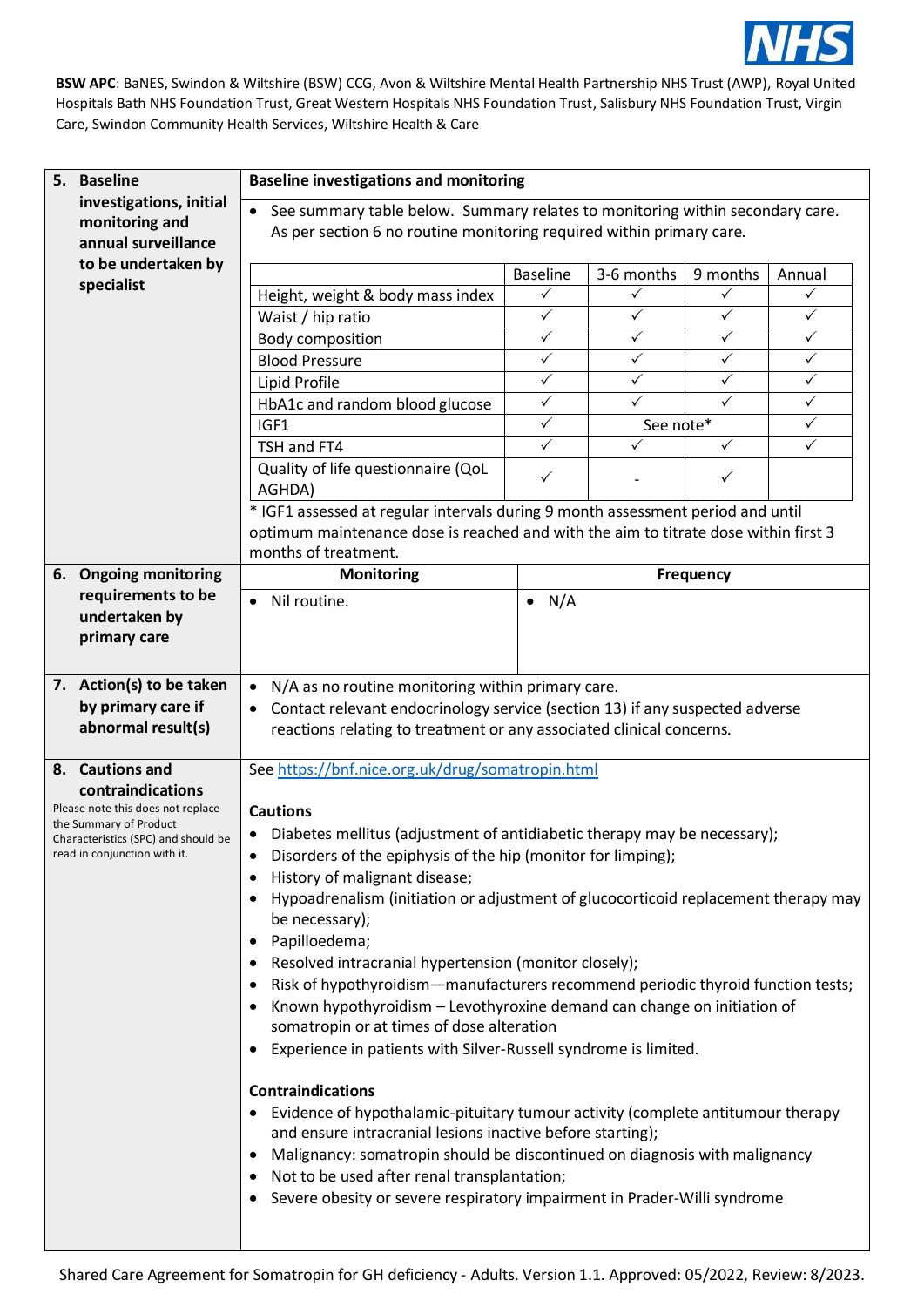

| 9. Significant medicine                                                                                                                                                                                                                                                                                                 | See https://bnf.nice.org.uk/interaction/somatropin-2.html                                                                                                                                                                             |                                                                                                                                                                                                                                                                                                                                                                                                                                                   |  |
|-------------------------------------------------------------------------------------------------------------------------------------------------------------------------------------------------------------------------------------------------------------------------------------------------------------------------|---------------------------------------------------------------------------------------------------------------------------------------------------------------------------------------------------------------------------------------|---------------------------------------------------------------------------------------------------------------------------------------------------------------------------------------------------------------------------------------------------------------------------------------------------------------------------------------------------------------------------------------------------------------------------------------------------|--|
| and food interactions                                                                                                                                                                                                                                                                                                   | Glucocorticoids may reduce effects of somatropin.<br>$\bullet$                                                                                                                                                                        |                                                                                                                                                                                                                                                                                                                                                                                                                                                   |  |
| and management                                                                                                                                                                                                                                                                                                          | Patients receiving oral oestrogen replacement may require a higher somatropin                                                                                                                                                         |                                                                                                                                                                                                                                                                                                                                                                                                                                                   |  |
| For a comprehensive list, consult<br>the BNF or Summary of Product<br>Characteristics (SPC)                                                                                                                                                                                                                             | dose.                                                                                                                                                                                                                                 |                                                                                                                                                                                                                                                                                                                                                                                                                                                   |  |
| 10. Adverse effects and                                                                                                                                                                                                                                                                                                 | <b>Adverse Effect</b>                                                                                                                                                                                                                 | Action to be taken if detected                                                                                                                                                                                                                                                                                                                                                                                                                    |  |
| management<br>Include details of incidence,<br>identification, importance and<br>management.                                                                                                                                                                                                                            | Fluid retention is the most<br>$\bullet$<br>commonly reported side effect of<br>GH replacement therapy. Fluid<br>retention, with occasional mild<br>ankle oedema, is a normal part of<br>GH action.                                   | This tends to decrease as therapy continues<br>$\bullet$<br>but if it persists, the Specialist should be<br>informed as it may occasionally require dose<br>reduction.                                                                                                                                                                                                                                                                            |  |
|                                                                                                                                                                                                                                                                                                                         | Joint and muscle pains, carpal<br>$\bullet$<br>tunnel syndrome and headache<br>have been reported.                                                                                                                                    | These effects, if they occur, are usually mild<br>and self-limiting. A reduction in the GH dose<br>may be required while they persist. The<br>Specialist should therefore be informed if<br>the patient is suffering from any of these.                                                                                                                                                                                                           |  |
|                                                                                                                                                                                                                                                                                                                         | Uncommon cases of benign<br>intracranial hypertension have<br>been reported.                                                                                                                                                          | A severe and persistent headache, visual<br>problems, nausea/vomiting should be<br>reported immediately to the Specialist.<br>Consider fundoscopy for papilloaedema.                                                                                                                                                                                                                                                                              |  |
|                                                                                                                                                                                                                                                                                                                         | Hypothyroidism                                                                                                                                                                                                                        | Patients with unknown hypothyroidism<br>developing this after starting somatropin<br>require initiation on Levothyroxine. FT4<br>levels should be used to guide dosing as TSH<br>can be misleading in pituitary disorders, the<br>Specialist can be consulted for advice. Those<br>with known hypothyroidism may have a<br>drop or rise in their FT4 levels and require<br>Levothyroxine dose adjustments, the<br>Specialist will advise on this. |  |
| 11. Advice to patients<br>and carers<br>The specialist will counsel the<br>patient with regard to the benefits<br>and risks of treatment and will<br>provide the patient with any<br>relevant information and advice,<br>including patient information<br>leaflets on individual medicines.                             | NICE Patient Information Leaflet on treatment is available via<br>$\bullet$<br>https://www.nice.org.uk/guidance/ta64/resources/the-use-of-human-growth-<br>hormone-somatropin-for-adults-with-growth-hormone-deficiency-pdf-371615005 |                                                                                                                                                                                                                                                                                                                                                                                                                                                   |  |
| 12. Pregnancy and<br>breast feeding<br>It is the responsibility of the<br>specialist to provide advice on the<br>need for contraception to male<br>and female patients on initiation<br>and at each review but the ongoing<br>responsibility for providing this<br>advice rests with both the GP and<br>the specialist. | Not recommended and limited information available.<br>$\bullet$<br>Not eligible for shared care during either pregnancy or breastfeeding.<br>$\bullet$<br>٠<br>complete. Will require specialist advice on restarting.<br>$\bullet$   | Somatropin should be discontinued if patient becomes pregnant until breast feeding<br>Refer to specialist for advice if patient become pregnant or if conception is planned.                                                                                                                                                                                                                                                                      |  |